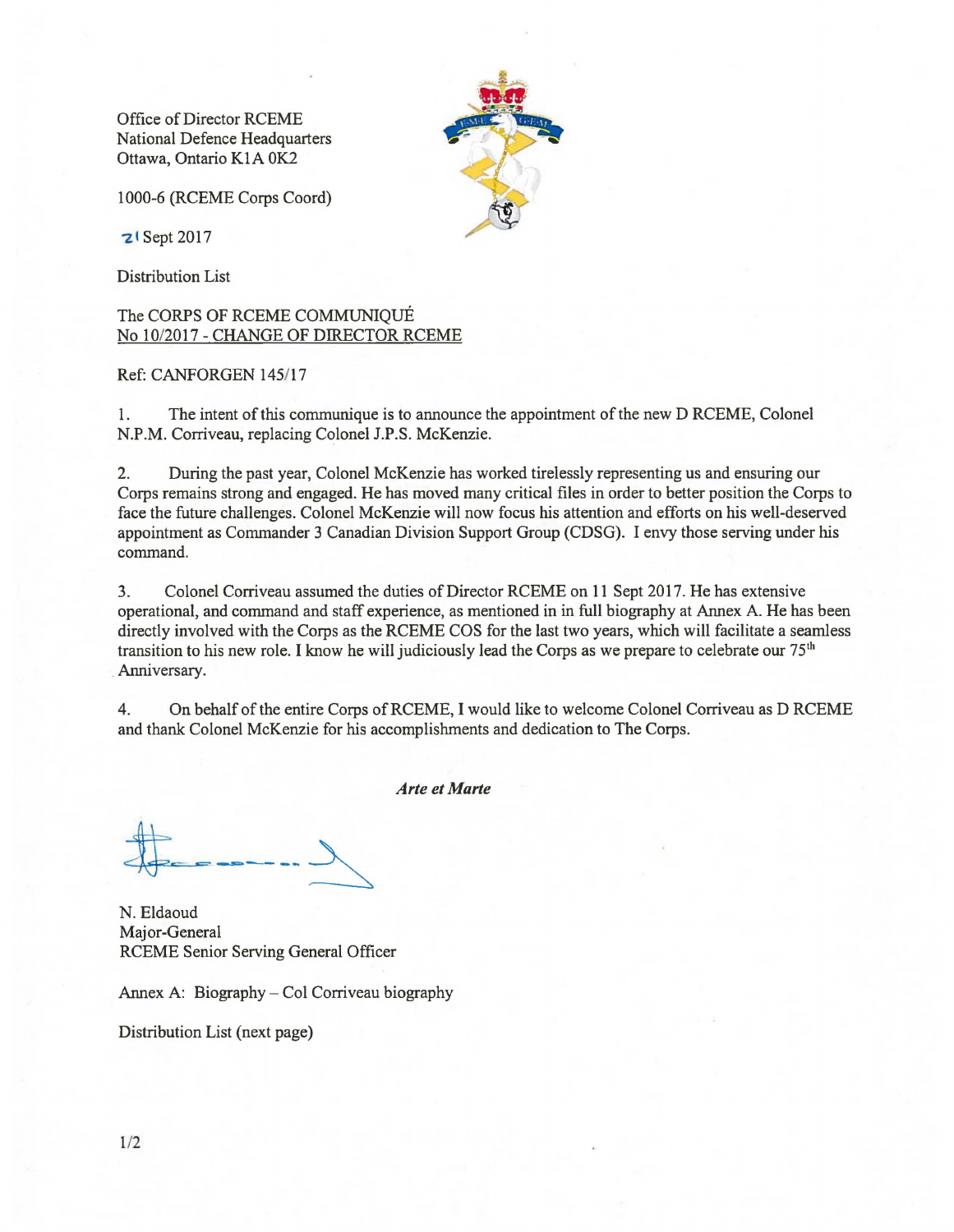Distribution List (Via Email only)

RCEME Council RCEME Sr Regional Reps RCEME Corps Fund BOD Presidents of LADs